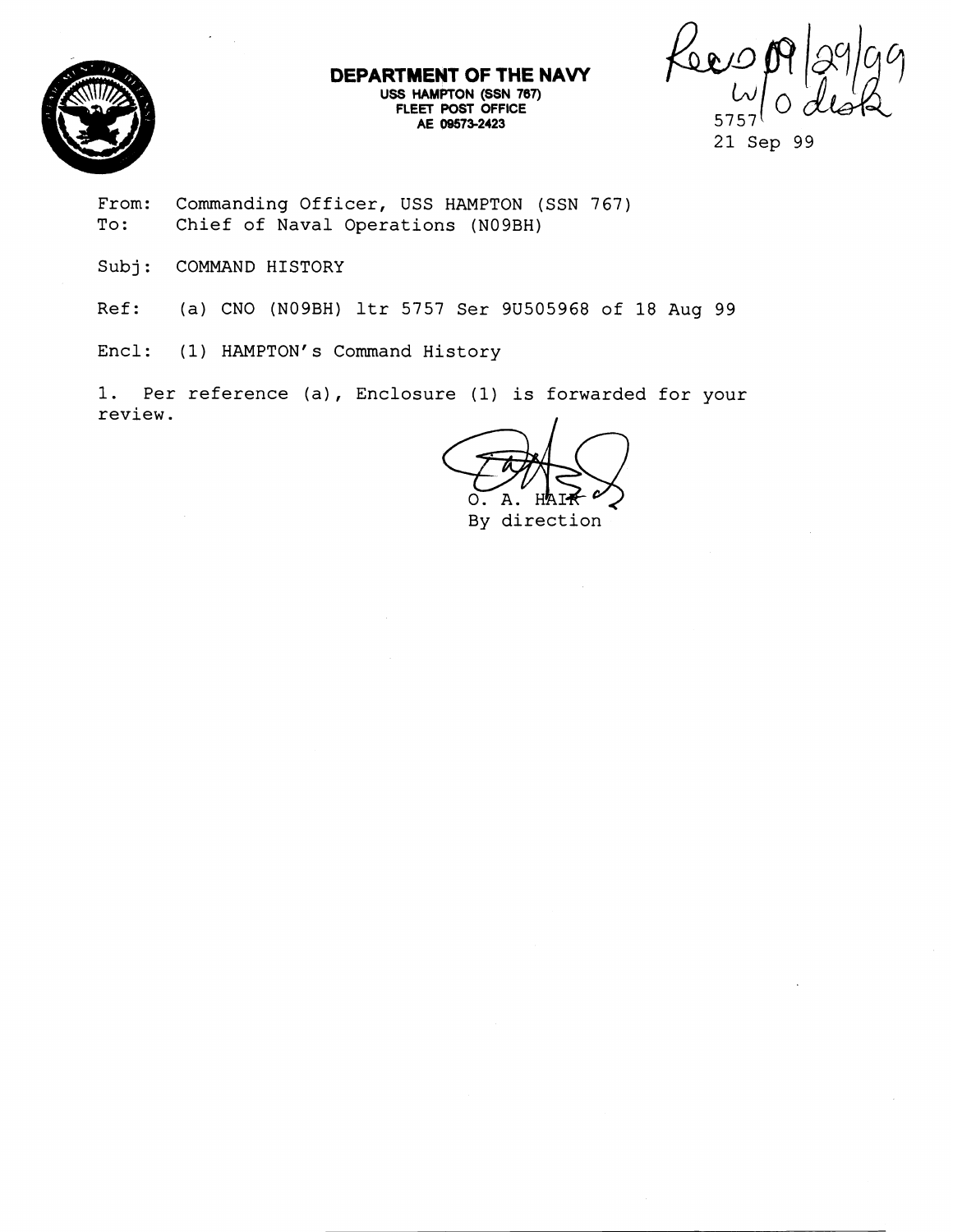## **1998 TEAM HAMPTON COMMAND HISTORY**

| <b>Event</b><br><b>End Date</b><br><b>U/W Days</b><br><b>I/P Days</b><br><b>Miles Stm</b><br>Inport NORFOLK VA, Moored 22-2A<br>7-Jan-98<br>Berth Shift, Moored 11-6A<br>$\overline{1}$<br>$\mathbf{1}$<br><b>Change of Command</b><br>Berth Shift, Moored 22-2A<br>1<br>1<br>Berth Shift, Drydock 3 NNSY<br>$\overline{6}$<br>Inport NNSY, VA, Drydock 3, SRA<br>31-Jan-98<br>$\overline{29}$<br>NNSY, VA, Drydock 3<br>28-Feb-98<br>28<br>Berth shift Pier 3, NNSY, VA<br>19-Mar-98<br><b>SRA NNSY</b><br><b>Underway NNSY, VA</b><br>26<br><b>Enr VCOA's Sea Trials</b><br><b>VCOA's Sea Trials</b><br>28-Mar-98<br>563<br>Enr NORFOLK, VA<br><b>Arrive NORFOLK, Moored 22-1</b><br>$\overline{2}$<br>NORFOLK, VA, Moored 22-1<br>31-Mar-98<br>$\overline{3}$<br><b>Underway NORFOLK</b><br><b>Transit to AUTEC</b><br>1-Apr-98<br>5-Apr-98<br>5<br>1287<br>5-Apr-98<br><b>AUTEC RANGE</b><br>8-Apr-98<br>$\overline{3}$<br>405<br>8-Apr-98<br><b>Transit to PROAS</b><br>10-Apr-98<br>$\overline{2}$<br>959<br>11-Apr-98<br><b>Arrive RRPR</b><br>11-Apr-98<br><b>PVST RRPR BERTH 1/2 PIER 2</b><br>16-Apr-98<br>5<br>16-Apr-98<br><b>Underway RRPR</b><br><b>SPROAS, USMC OPS</b><br>$\overline{3}$<br>16-Apr-98<br>19-Apr-98<br>300<br>19-Apr-98<br><b>Enr RRPR</b><br>19-Apr-98<br>Arrive, BSP RRPR BERTH 1, PIER 2<br>19-Apr-98<br><b>Underway RRPR</b><br>Transit RRPR TO SPROAS, INDEX 98-2<br>19-Apr-98<br>24-Apr-98<br>PROA's, INDEX 98-2<br>1399<br>5<br>24-Apr-98<br><b>Transit PROAS TO MAYPORT, FL</b><br>1246<br>29-Apr-98<br>5<br>29-Apr-98<br>Enr MAYPORT, FL<br>29-Apr-98<br><b>Arrive MAYPORT, FL, BERTH 3</b><br>29-Apr-98<br>Port Visit MAYPORT, FL<br>$\mathbf{2}$<br>1-May-98<br>$1-May-98$<br><b>Underway MAYPORT, FL</b><br>1-May-98<br><b>VIP CRUISE</b><br>$1-May-98$<br>1<br>198<br>1-May-98<br>Enr MAYPORT, FL<br>1-May-98<br>Arrive MAYPORT, FL, BERTH 3<br>$\overline{2}$<br>1-May-98<br>Port Visit MAYPORT, FL<br>4-May-98<br>4-May-98<br>Underway MAYPORT, FL<br>182<br>4-May-98<br><b>VIP CRUISE</b><br>1<br>4-May-98<br>Enr MAYPORT, FL<br>Arrive MAYPORT, FL, Moored BERTH 3<br>4-May-98<br><b>Underway MAYPORT, FL</b><br>5-May-98<br>5-May-98<br><b>Transit NORFOLK, VA</b><br>7-May-98<br>$\overline{2}$<br>705<br>5-May-98<br><b>ORSE</b> | <b>USS HAMPTON 1998 Command History</b> |                 |  |  |  |  |  |
|-------------------------------------------------------------------------------------------------------------------------------------------------------------------------------------------------------------------------------------------------------------------------------------------------------------------------------------------------------------------------------------------------------------------------------------------------------------------------------------------------------------------------------------------------------------------------------------------------------------------------------------------------------------------------------------------------------------------------------------------------------------------------------------------------------------------------------------------------------------------------------------------------------------------------------------------------------------------------------------------------------------------------------------------------------------------------------------------------------------------------------------------------------------------------------------------------------------------------------------------------------------------------------------------------------------------------------------------------------------------------------------------------------------------------------------------------------------------------------------------------------------------------------------------------------------------------------------------------------------------------------------------------------------------------------------------------------------------------------------------------------------------------------------------------------------------------------------------------------------------------------------------------------------------------------------------------------------------------------------------------------------------------------------------------------------------------------------------------------------------------------------------------------------------------------------------------------------------------------------------------------------------------------------|-----------------------------------------|-----------------|--|--|--|--|--|
|                                                                                                                                                                                                                                                                                                                                                                                                                                                                                                                                                                                                                                                                                                                                                                                                                                                                                                                                                                                                                                                                                                                                                                                                                                                                                                                                                                                                                                                                                                                                                                                                                                                                                                                                                                                                                                                                                                                                                                                                                                                                                                                                                                                                                                                                                     | <b>Start Date</b>                       |                 |  |  |  |  |  |
|                                                                                                                                                                                                                                                                                                                                                                                                                                                                                                                                                                                                                                                                                                                                                                                                                                                                                                                                                                                                                                                                                                                                                                                                                                                                                                                                                                                                                                                                                                                                                                                                                                                                                                                                                                                                                                                                                                                                                                                                                                                                                                                                                                                                                                                                                     | $1-Jan-98$                              |                 |  |  |  |  |  |
|                                                                                                                                                                                                                                                                                                                                                                                                                                                                                                                                                                                                                                                                                                                                                                                                                                                                                                                                                                                                                                                                                                                                                                                                                                                                                                                                                                                                                                                                                                                                                                                                                                                                                                                                                                                                                                                                                                                                                                                                                                                                                                                                                                                                                                                                                     | 7-Jan-98                                |                 |  |  |  |  |  |
|                                                                                                                                                                                                                                                                                                                                                                                                                                                                                                                                                                                                                                                                                                                                                                                                                                                                                                                                                                                                                                                                                                                                                                                                                                                                                                                                                                                                                                                                                                                                                                                                                                                                                                                                                                                                                                                                                                                                                                                                                                                                                                                                                                                                                                                                                     | 9-Jan-98                                |                 |  |  |  |  |  |
|                                                                                                                                                                                                                                                                                                                                                                                                                                                                                                                                                                                                                                                                                                                                                                                                                                                                                                                                                                                                                                                                                                                                                                                                                                                                                                                                                                                                                                                                                                                                                                                                                                                                                                                                                                                                                                                                                                                                                                                                                                                                                                                                                                                                                                                                                     | 13-Jan-98                               |                 |  |  |  |  |  |
|                                                                                                                                                                                                                                                                                                                                                                                                                                                                                                                                                                                                                                                                                                                                                                                                                                                                                                                                                                                                                                                                                                                                                                                                                                                                                                                                                                                                                                                                                                                                                                                                                                                                                                                                                                                                                                                                                                                                                                                                                                                                                                                                                                                                                                                                                     | 13-Jan-98                               |                 |  |  |  |  |  |
|                                                                                                                                                                                                                                                                                                                                                                                                                                                                                                                                                                                                                                                                                                                                                                                                                                                                                                                                                                                                                                                                                                                                                                                                                                                                                                                                                                                                                                                                                                                                                                                                                                                                                                                                                                                                                                                                                                                                                                                                                                                                                                                                                                                                                                                                                     | 27-Jan-98                               |                 |  |  |  |  |  |
|                                                                                                                                                                                                                                                                                                                                                                                                                                                                                                                                                                                                                                                                                                                                                                                                                                                                                                                                                                                                                                                                                                                                                                                                                                                                                                                                                                                                                                                                                                                                                                                                                                                                                                                                                                                                                                                                                                                                                                                                                                                                                                                                                                                                                                                                                     | 1-Feb-98                                |                 |  |  |  |  |  |
|                                                                                                                                                                                                                                                                                                                                                                                                                                                                                                                                                                                                                                                                                                                                                                                                                                                                                                                                                                                                                                                                                                                                                                                                                                                                                                                                                                                                                                                                                                                                                                                                                                                                                                                                                                                                                                                                                                                                                                                                                                                                                                                                                                                                                                                                                     | 1-Mar-98                                |                 |  |  |  |  |  |
|                                                                                                                                                                                                                                                                                                                                                                                                                                                                                                                                                                                                                                                                                                                                                                                                                                                                                                                                                                                                                                                                                                                                                                                                                                                                                                                                                                                                                                                                                                                                                                                                                                                                                                                                                                                                                                                                                                                                                                                                                                                                                                                                                                                                                                                                                     | 19-Mar-98                               |                 |  |  |  |  |  |
|                                                                                                                                                                                                                                                                                                                                                                                                                                                                                                                                                                                                                                                                                                                                                                                                                                                                                                                                                                                                                                                                                                                                                                                                                                                                                                                                                                                                                                                                                                                                                                                                                                                                                                                                                                                                                                                                                                                                                                                                                                                                                                                                                                                                                                                                                     | 27-Mar-98                               |                 |  |  |  |  |  |
|                                                                                                                                                                                                                                                                                                                                                                                                                                                                                                                                                                                                                                                                                                                                                                                                                                                                                                                                                                                                                                                                                                                                                                                                                                                                                                                                                                                                                                                                                                                                                                                                                                                                                                                                                                                                                                                                                                                                                                                                                                                                                                                                                                                                                                                                                     | 27-Mar-98                               |                 |  |  |  |  |  |
|                                                                                                                                                                                                                                                                                                                                                                                                                                                                                                                                                                                                                                                                                                                                                                                                                                                                                                                                                                                                                                                                                                                                                                                                                                                                                                                                                                                                                                                                                                                                                                                                                                                                                                                                                                                                                                                                                                                                                                                                                                                                                                                                                                                                                                                                                     | 27-Mar-98                               |                 |  |  |  |  |  |
|                                                                                                                                                                                                                                                                                                                                                                                                                                                                                                                                                                                                                                                                                                                                                                                                                                                                                                                                                                                                                                                                                                                                                                                                                                                                                                                                                                                                                                                                                                                                                                                                                                                                                                                                                                                                                                                                                                                                                                                                                                                                                                                                                                                                                                                                                     | 29-Mar-98                               |                 |  |  |  |  |  |
|                                                                                                                                                                                                                                                                                                                                                                                                                                                                                                                                                                                                                                                                                                                                                                                                                                                                                                                                                                                                                                                                                                                                                                                                                                                                                                                                                                                                                                                                                                                                                                                                                                                                                                                                                                                                                                                                                                                                                                                                                                                                                                                                                                                                                                                                                     | 29-Mar-98                               |                 |  |  |  |  |  |
|                                                                                                                                                                                                                                                                                                                                                                                                                                                                                                                                                                                                                                                                                                                                                                                                                                                                                                                                                                                                                                                                                                                                                                                                                                                                                                                                                                                                                                                                                                                                                                                                                                                                                                                                                                                                                                                                                                                                                                                                                                                                                                                                                                                                                                                                                     | 29-Mar-98                               |                 |  |  |  |  |  |
|                                                                                                                                                                                                                                                                                                                                                                                                                                                                                                                                                                                                                                                                                                                                                                                                                                                                                                                                                                                                                                                                                                                                                                                                                                                                                                                                                                                                                                                                                                                                                                                                                                                                                                                                                                                                                                                                                                                                                                                                                                                                                                                                                                                                                                                                                     | 1-Apr-98                                |                 |  |  |  |  |  |
|                                                                                                                                                                                                                                                                                                                                                                                                                                                                                                                                                                                                                                                                                                                                                                                                                                                                                                                                                                                                                                                                                                                                                                                                                                                                                                                                                                                                                                                                                                                                                                                                                                                                                                                                                                                                                                                                                                                                                                                                                                                                                                                                                                                                                                                                                     |                                         |                 |  |  |  |  |  |
|                                                                                                                                                                                                                                                                                                                                                                                                                                                                                                                                                                                                                                                                                                                                                                                                                                                                                                                                                                                                                                                                                                                                                                                                                                                                                                                                                                                                                                                                                                                                                                                                                                                                                                                                                                                                                                                                                                                                                                                                                                                                                                                                                                                                                                                                                     |                                         |                 |  |  |  |  |  |
|                                                                                                                                                                                                                                                                                                                                                                                                                                                                                                                                                                                                                                                                                                                                                                                                                                                                                                                                                                                                                                                                                                                                                                                                                                                                                                                                                                                                                                                                                                                                                                                                                                                                                                                                                                                                                                                                                                                                                                                                                                                                                                                                                                                                                                                                                     |                                         |                 |  |  |  |  |  |
|                                                                                                                                                                                                                                                                                                                                                                                                                                                                                                                                                                                                                                                                                                                                                                                                                                                                                                                                                                                                                                                                                                                                                                                                                                                                                                                                                                                                                                                                                                                                                                                                                                                                                                                                                                                                                                                                                                                                                                                                                                                                                                                                                                                                                                                                                     |                                         |                 |  |  |  |  |  |
|                                                                                                                                                                                                                                                                                                                                                                                                                                                                                                                                                                                                                                                                                                                                                                                                                                                                                                                                                                                                                                                                                                                                                                                                                                                                                                                                                                                                                                                                                                                                                                                                                                                                                                                                                                                                                                                                                                                                                                                                                                                                                                                                                                                                                                                                                     |                                         |                 |  |  |  |  |  |
|                                                                                                                                                                                                                                                                                                                                                                                                                                                                                                                                                                                                                                                                                                                                                                                                                                                                                                                                                                                                                                                                                                                                                                                                                                                                                                                                                                                                                                                                                                                                                                                                                                                                                                                                                                                                                                                                                                                                                                                                                                                                                                                                                                                                                                                                                     |                                         |                 |  |  |  |  |  |
|                                                                                                                                                                                                                                                                                                                                                                                                                                                                                                                                                                                                                                                                                                                                                                                                                                                                                                                                                                                                                                                                                                                                                                                                                                                                                                                                                                                                                                                                                                                                                                                                                                                                                                                                                                                                                                                                                                                                                                                                                                                                                                                                                                                                                                                                                     |                                         |                 |  |  |  |  |  |
|                                                                                                                                                                                                                                                                                                                                                                                                                                                                                                                                                                                                                                                                                                                                                                                                                                                                                                                                                                                                                                                                                                                                                                                                                                                                                                                                                                                                                                                                                                                                                                                                                                                                                                                                                                                                                                                                                                                                                                                                                                                                                                                                                                                                                                                                                     |                                         |                 |  |  |  |  |  |
|                                                                                                                                                                                                                                                                                                                                                                                                                                                                                                                                                                                                                                                                                                                                                                                                                                                                                                                                                                                                                                                                                                                                                                                                                                                                                                                                                                                                                                                                                                                                                                                                                                                                                                                                                                                                                                                                                                                                                                                                                                                                                                                                                                                                                                                                                     |                                         |                 |  |  |  |  |  |
|                                                                                                                                                                                                                                                                                                                                                                                                                                                                                                                                                                                                                                                                                                                                                                                                                                                                                                                                                                                                                                                                                                                                                                                                                                                                                                                                                                                                                                                                                                                                                                                                                                                                                                                                                                                                                                                                                                                                                                                                                                                                                                                                                                                                                                                                                     |                                         |                 |  |  |  |  |  |
|                                                                                                                                                                                                                                                                                                                                                                                                                                                                                                                                                                                                                                                                                                                                                                                                                                                                                                                                                                                                                                                                                                                                                                                                                                                                                                                                                                                                                                                                                                                                                                                                                                                                                                                                                                                                                                                                                                                                                                                                                                                                                                                                                                                                                                                                                     |                                         |                 |  |  |  |  |  |
|                                                                                                                                                                                                                                                                                                                                                                                                                                                                                                                                                                                                                                                                                                                                                                                                                                                                                                                                                                                                                                                                                                                                                                                                                                                                                                                                                                                                                                                                                                                                                                                                                                                                                                                                                                                                                                                                                                                                                                                                                                                                                                                                                                                                                                                                                     |                                         |                 |  |  |  |  |  |
|                                                                                                                                                                                                                                                                                                                                                                                                                                                                                                                                                                                                                                                                                                                                                                                                                                                                                                                                                                                                                                                                                                                                                                                                                                                                                                                                                                                                                                                                                                                                                                                                                                                                                                                                                                                                                                                                                                                                                                                                                                                                                                                                                                                                                                                                                     |                                         |                 |  |  |  |  |  |
|                                                                                                                                                                                                                                                                                                                                                                                                                                                                                                                                                                                                                                                                                                                                                                                                                                                                                                                                                                                                                                                                                                                                                                                                                                                                                                                                                                                                                                                                                                                                                                                                                                                                                                                                                                                                                                                                                                                                                                                                                                                                                                                                                                                                                                                                                     |                                         |                 |  |  |  |  |  |
|                                                                                                                                                                                                                                                                                                                                                                                                                                                                                                                                                                                                                                                                                                                                                                                                                                                                                                                                                                                                                                                                                                                                                                                                                                                                                                                                                                                                                                                                                                                                                                                                                                                                                                                                                                                                                                                                                                                                                                                                                                                                                                                                                                                                                                                                                     |                                         |                 |  |  |  |  |  |
|                                                                                                                                                                                                                                                                                                                                                                                                                                                                                                                                                                                                                                                                                                                                                                                                                                                                                                                                                                                                                                                                                                                                                                                                                                                                                                                                                                                                                                                                                                                                                                                                                                                                                                                                                                                                                                                                                                                                                                                                                                                                                                                                                                                                                                                                                     |                                         |                 |  |  |  |  |  |
|                                                                                                                                                                                                                                                                                                                                                                                                                                                                                                                                                                                                                                                                                                                                                                                                                                                                                                                                                                                                                                                                                                                                                                                                                                                                                                                                                                                                                                                                                                                                                                                                                                                                                                                                                                                                                                                                                                                                                                                                                                                                                                                                                                                                                                                                                     |                                         |                 |  |  |  |  |  |
|                                                                                                                                                                                                                                                                                                                                                                                                                                                                                                                                                                                                                                                                                                                                                                                                                                                                                                                                                                                                                                                                                                                                                                                                                                                                                                                                                                                                                                                                                                                                                                                                                                                                                                                                                                                                                                                                                                                                                                                                                                                                                                                                                                                                                                                                                     |                                         |                 |  |  |  |  |  |
|                                                                                                                                                                                                                                                                                                                                                                                                                                                                                                                                                                                                                                                                                                                                                                                                                                                                                                                                                                                                                                                                                                                                                                                                                                                                                                                                                                                                                                                                                                                                                                                                                                                                                                                                                                                                                                                                                                                                                                                                                                                                                                                                                                                                                                                                                     |                                         |                 |  |  |  |  |  |
|                                                                                                                                                                                                                                                                                                                                                                                                                                                                                                                                                                                                                                                                                                                                                                                                                                                                                                                                                                                                                                                                                                                                                                                                                                                                                                                                                                                                                                                                                                                                                                                                                                                                                                                                                                                                                                                                                                                                                                                                                                                                                                                                                                                                                                                                                     |                                         |                 |  |  |  |  |  |
|                                                                                                                                                                                                                                                                                                                                                                                                                                                                                                                                                                                                                                                                                                                                                                                                                                                                                                                                                                                                                                                                                                                                                                                                                                                                                                                                                                                                                                                                                                                                                                                                                                                                                                                                                                                                                                                                                                                                                                                                                                                                                                                                                                                                                                                                                     |                                         |                 |  |  |  |  |  |
|                                                                                                                                                                                                                                                                                                                                                                                                                                                                                                                                                                                                                                                                                                                                                                                                                                                                                                                                                                                                                                                                                                                                                                                                                                                                                                                                                                                                                                                                                                                                                                                                                                                                                                                                                                                                                                                                                                                                                                                                                                                                                                                                                                                                                                                                                     |                                         |                 |  |  |  |  |  |
|                                                                                                                                                                                                                                                                                                                                                                                                                                                                                                                                                                                                                                                                                                                                                                                                                                                                                                                                                                                                                                                                                                                                                                                                                                                                                                                                                                                                                                                                                                                                                                                                                                                                                                                                                                                                                                                                                                                                                                                                                                                                                                                                                                                                                                                                                     |                                         |                 |  |  |  |  |  |
|                                                                                                                                                                                                                                                                                                                                                                                                                                                                                                                                                                                                                                                                                                                                                                                                                                                                                                                                                                                                                                                                                                                                                                                                                                                                                                                                                                                                                                                                                                                                                                                                                                                                                                                                                                                                                                                                                                                                                                                                                                                                                                                                                                                                                                                                                     |                                         |                 |  |  |  |  |  |
|                                                                                                                                                                                                                                                                                                                                                                                                                                                                                                                                                                                                                                                                                                                                                                                                                                                                                                                                                                                                                                                                                                                                                                                                                                                                                                                                                                                                                                                                                                                                                                                                                                                                                                                                                                                                                                                                                                                                                                                                                                                                                                                                                                                                                                                                                     |                                         |                 |  |  |  |  |  |
|                                                                                                                                                                                                                                                                                                                                                                                                                                                                                                                                                                                                                                                                                                                                                                                                                                                                                                                                                                                                                                                                                                                                                                                                                                                                                                                                                                                                                                                                                                                                                                                                                                                                                                                                                                                                                                                                                                                                                                                                                                                                                                                                                                                                                                                                                     |                                         |                 |  |  |  |  |  |
|                                                                                                                                                                                                                                                                                                                                                                                                                                                                                                                                                                                                                                                                                                                                                                                                                                                                                                                                                                                                                                                                                                                                                                                                                                                                                                                                                                                                                                                                                                                                                                                                                                                                                                                                                                                                                                                                                                                                                                                                                                                                                                                                                                                                                                                                                     |                                         |                 |  |  |  |  |  |
|                                                                                                                                                                                                                                                                                                                                                                                                                                                                                                                                                                                                                                                                                                                                                                                                                                                                                                                                                                                                                                                                                                                                                                                                                                                                                                                                                                                                                                                                                                                                                                                                                                                                                                                                                                                                                                                                                                                                                                                                                                                                                                                                                                                                                                                                                     |                                         |                 |  |  |  |  |  |
|                                                                                                                                                                                                                                                                                                                                                                                                                                                                                                                                                                                                                                                                                                                                                                                                                                                                                                                                                                                                                                                                                                                                                                                                                                                                                                                                                                                                                                                                                                                                                                                                                                                                                                                                                                                                                                                                                                                                                                                                                                                                                                                                                                                                                                                                                     | 7-May-98                                | Enr NORFOLK, VA |  |  |  |  |  |

 $\sim$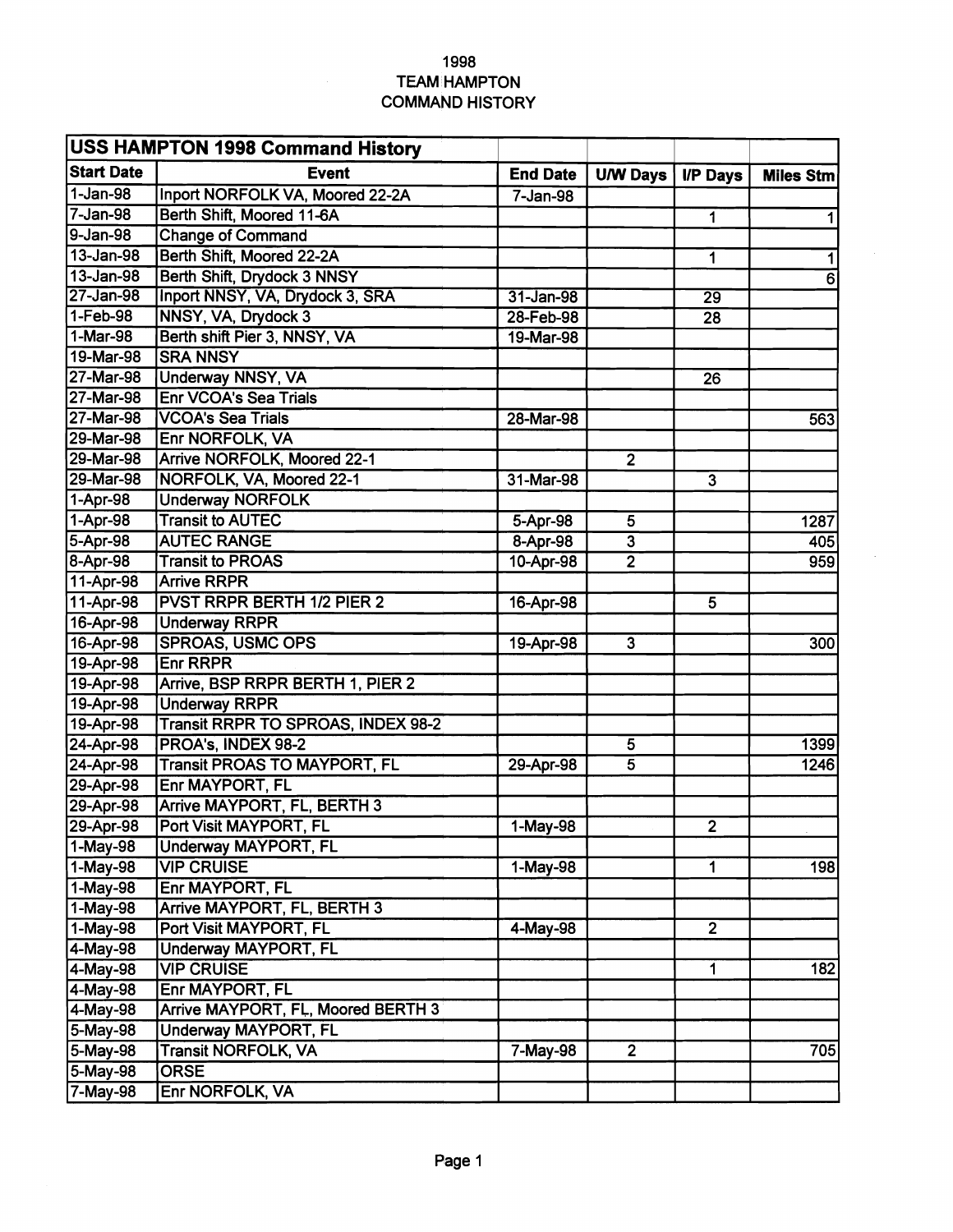## **1998 TEAM HAMPTON COMMAND HISTORY**

 $\overline{\phantom{a}}$ 

 $\mathcal{L}_{\mathcal{A}}$ 

|                  | <b>Event</b>                                        | <b>End Date</b> | <b>U/W Days</b> | <b>I/P Days</b>  | <b>Miles Stm</b> |
|------------------|-----------------------------------------------------|-----------------|-----------------|------------------|------------------|
| 7-May-98         | Arrive NORFOLK, VA, Moored 22-1                     |                 |                 | 11               |                  |
| 18-May-98        | Inport NORFOLK, VA, Moored 22-1                     | 18-May-98       |                 |                  |                  |
| 18-May-98        | <b>Underway NORFOLK, VA</b>                         |                 |                 |                  |                  |
| 18-May-98        | <b>Enr EARLE NJ</b>                                 |                 | $2^{\circ}$     |                  | 432              |
| 20-May-98        | Arrive EARLE, NJ, Moored Berth 4                    |                 |                 | $\overline{7}$   |                  |
| 20-May-98        | Inport EARLE, NJ                                    | 27-May-98       |                 |                  |                  |
| 27-May-98        | <b>Underway EARLE, NJ</b>                           |                 |                 |                  |                  |
| 27-May-98        | <b>Enr NPROAS</b>                                   | 31-May-98       | 5               |                  | 1236             |
| $1 - Jun-98$     | Enroute JAXOS/VCOAS/NORFOLK                         | 13-Jun-98       | 12              |                  | 2934             |
| 13-Jun-98        | <b>Arrive NORFOLK, Moored 22-2</b>                  | 30-Jun-98       |                 | 18               |                  |
| 1-Jul-98         | <b>Inport NORFOLK</b>                               | 23-Jul-98       |                 | 22               |                  |
| 23-Jul-98        | <b>Underway NORFOLK</b>                             |                 |                 |                  |                  |
| 23-Jul-98        | <b>Enroute PROA's/ C2X PROA's</b>                   | 2-Aug-98        | 10              |                  | 2170             |
| 2-Aug-98         | Inport RRPR Pier 2 starboard side                   | 6-Aug-98        |                 | 4                |                  |
| 6-Aug-98         | Underway C2X (PROA's)/(TRE)                         | 21-Aug-98       | 15              |                  | 3779             |
| 21-Aug-98        | <b>Arrive NORFOLK, Moored 22-6</b>                  |                 |                 |                  |                  |
| 21-Aug-98        | <b>Inport NORFOLK</b>                               | 25-Aug-98       |                 | 4                |                  |
| 25-Aug-98        | <b>Underway NORFOLK</b>                             |                 |                 |                  |                  |
| 25-Aug-98        | Hurricane Run, (BONNIE)                             | 29-Aug-98       | 4               |                  | 837              |
| 29-Aug-98        | <b>Arrive NORFOLK, Moored 22-6</b>                  |                 |                 |                  |                  |
| 29-Aug-98        | <b>Inport NORFOLK</b>                               | 21-Sep-98       |                 | 23               |                  |
| 21-Sep-98        | <b>Underway NORFOLK, VA</b>                         |                 |                 |                  |                  |
| 21-Sep-98        | <b>JTFEX</b>                                        | 6-Oct-98        | 16              |                  | 2954             |
| 6-Oct-98         | JTFEX to BSP, Norfolk                               | 7-Oct-98        |                 |                  | 234              |
| 7-Oct-98         | <b>BSP to Fishers Island</b>                        | 8-Oct-98        |                 |                  | 613              |
| 8-Oct-98         | <b>Enroute NORFOLK, VA</b>                          | 9-Oct-98        | $\overline{2}$  |                  | 703              |
| 9-Oct-98         | <b>Arrive NORFOLK, Moored 23-2</b>                  |                 |                 |                  |                  |
| 9-Oct-98         | <b>Inport NORFOLK, VA</b>                           | 6-Nov-98        |                 | 28               |                  |
| 6-Nov-98         | Underway NORFOLK, (MED Deployment)                  |                 |                 |                  |                  |
| 6-Nov-98         | <b>Transit to ROTA, SPAIN</b>                       | 16-Nov-98       | 10              |                  | 3920             |
| 16-Nov-98        | <b>Arrive ROTA, SPAIN Moored Pier 1</b>             |                 |                 |                  |                  |
| 16-Nov-98        | <b>Inport ROTA, SPAIN</b>                           | 20-Nov-98       |                 | 4                |                  |
| 20-Nov-98        | <b>Underway ROTA, SPAIN</b>                         |                 |                 |                  |                  |
| 20-Nov-98        | Transit ROTA, SPAIN to La MADD, ITALY               | 23-Nov-98       | 3               |                  | 995              |
| 23-Nov-98        | Arrive La MADD, ITALY Stbd 2 Outboard AS-33         |                 |                 |                  |                  |
| 23-Nov-98        | Inport La MADD, ITALY                               | 27-Nov-98       |                 | $\boldsymbol{4}$ |                  |
| 27-Nov-98        | Underway La MADD, ITALY                             |                 |                 |                  |                  |
| <b>27-Nov-98</b> | <b>Transit to Special Operations</b>                | 28-Nov-98       | 1               |                  | 448              |
| 28-Nov-98        | <b>Special Operations</b>                           | 13-Dec-98       | $\overline{15}$ |                  | 2075             |
| 13-Dec-98        | <b>Transit Special Operations to La MADD, ITALY</b> | 14-Dec-98       | $\mathbf{1}$    |                  | 448              |
| 14-Dec-98        | Arrive La MADD, ITALY Stbd 1 Outboard AS-33         |                 |                 |                  |                  |
| 14-Dec-98        | Inport La MADD, ITALY                               | 15-Dec-98       |                 | 1                |                  |
| 15-Dec-98        | Underway La MADD, ITALY                             |                 | 9               |                  |                  |
| 15-Dec-98        | Transit La MADD, ITALY to Operation Desert Fox      | 16-Dec-98       | $\overline{2}$  |                  |                  |
| 16-Dec-98        | <b>Transit Straits of Messina to Desert Fox</b>     | 17-Dec-98       |                 |                  | 1210             |
| 17-Dec-98        | <b>Operation Desert Fox</b>                         | 22-Dec-98       | $5\phantom{.0}$ |                  | 578              |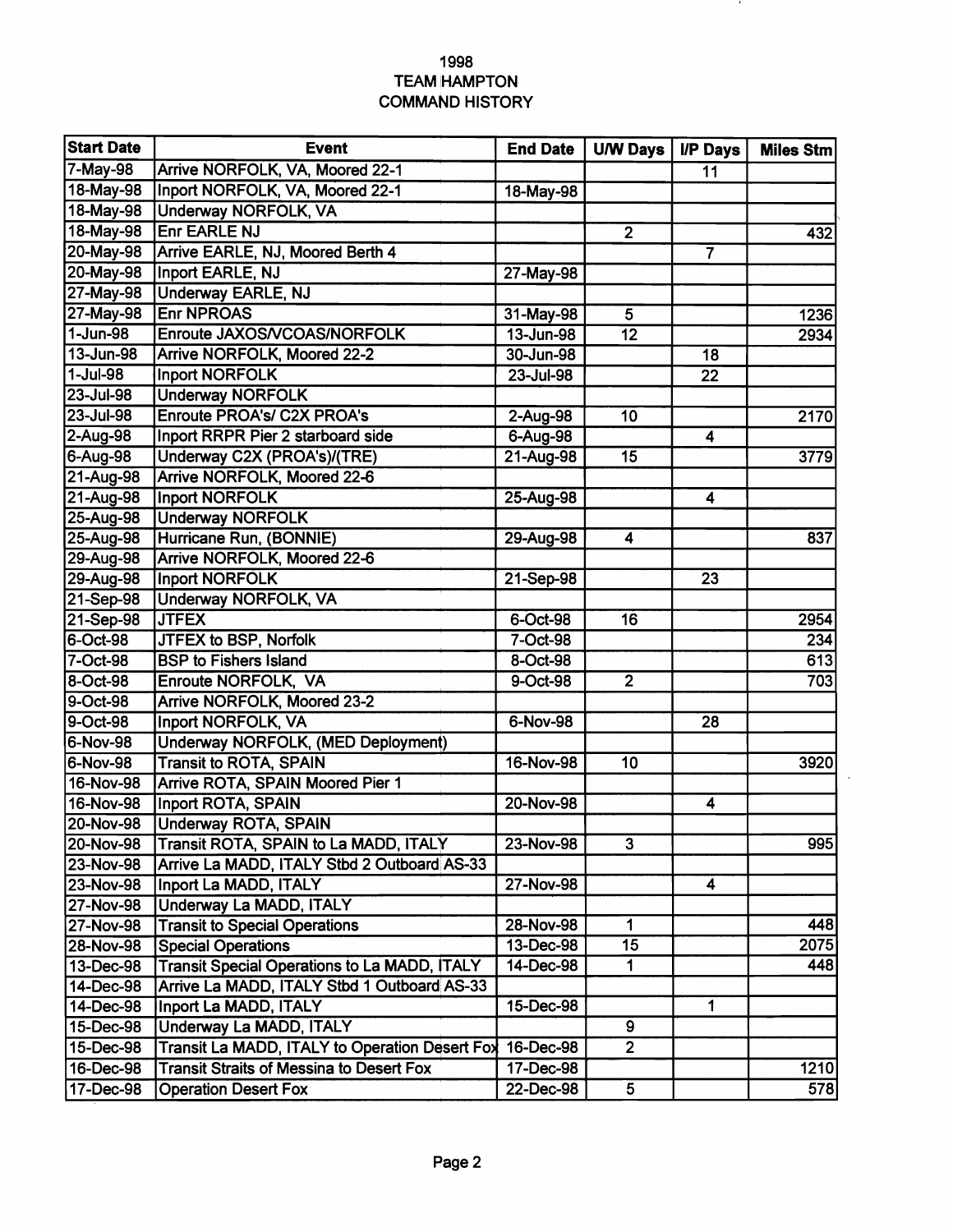## **1998 TEAM HAMPTON COMMAND HISTORY**

| <b>Start Date</b> | <b>Event</b>                               | <b>End Date</b> | <b>U/W Days</b> | <b>I/P Days</b> | <b>Miles Stm</b> |
|-------------------|--------------------------------------------|-----------------|-----------------|-----------------|------------------|
| 23-Dec-98         | <b>Transit Desert Fox to HAIFA, ISRAEL</b> | 23-Dec-98       |                 |                 | 170              |
| 23-Dec-98         | Arrive HAIFA, ISRAEL, Pier Bravo, Berth 2  |                 |                 |                 |                  |
| 23-Dec-98         | Inport HAIFA, ISRAEL                       | 31-Dec-98       |                 | 9               |                  |
|                   |                                            | <b>TOTAL</b>    | 131             | 234             | 32988            |
|                   | <b>40 TOTAL MANEUVERING WATCHES</b>        |                 | 35.9%           | 64.1%           |                  |
|                   | Optempo                                    | 35.9%           |                 |                 |                  |
|                   | Perstempo                                  | 46.8%           |                 |                 |                  |
|                   | In port Homeport                           | 53.2%           |                 |                 |                  |
|                   |                                            |                 |                 |                 |                  |

 $\sim$   $\kappa$ 

 $\sim$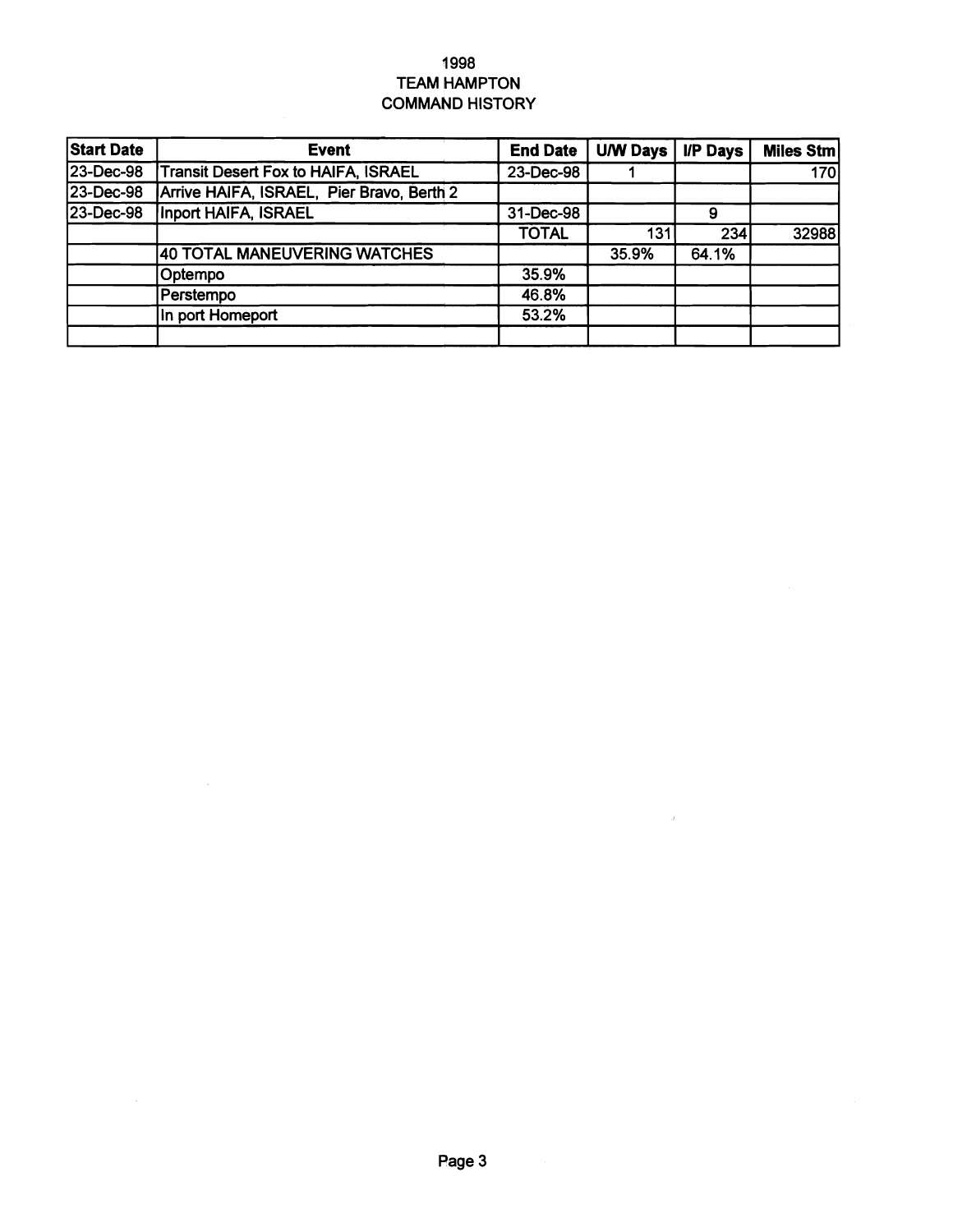

As the fifth military vessel to bear the name, the USS HAMPTON (SSN 767) continues an impressive legacy of warships that dates back to the Civil War.

The CSS HAMPTON, built at the Norfolk Navy Yard in 1862, was the first American vessel to bear the name. A wooden gunboat serving the Confederate cause, HAMPTON participated in sighificant actions along the James River including the Battle of Dutch Gap, operations against Fort Harrison, and the engagement at Chaffin's Bluff. The HAMPTON also survived an engagement with Union Konglads in the Hampton Roads waters before being burnt by the Confederacy to prevent her from falling into Union hands.

The second  $H$ AMPTON (SP-3049) was a 48-ton tugbout built in 1905. The tugboat was chartered by the Navy for several years before finally being commissioned<br>on April 21, 1918. This 63-footer oversaw free trade and safe traffic in one of the world's largest natural harbors. Hampton Roads. HAMPTON served on general harbor duty under the 5<sup>th</sup> Naval District until being returned to her original owner in 1919.

The next vessel to bear the name, PCS-1386 (later designated HAMPTON) was commissioned November 4, 1944. PCS-1386 trained officers and enlisted men in the intricate art of submarine detection until the end of World War II. After the war. PCS-1386 continued training exercises based in Key West, Florida, as well as performing exercises in the Atlantic, Caribbean, and Gulf of Mexico from 1946 to 1956. PCS-1386 was named HAMPTON on Fearuary 5, 1956 and was decommissioned on April 27, 1956. HAMPTON transferred to the 5<sup>th</sup> Naval District and was assigned to the Naval Reserve Training Center, Baltimore Maryland. HAMPTON operated as a training ship until she was struck from the Navy list on July 1, 1959 and sold.

The fourth HAMPTON (APA-115) was an amphibious transport ship commissioned on February 17, 1945. After initial shakedown training, HAMPTON operated as a training ship for precommissioning crews out of Newport Rhode Island until May 1945. HAMPTON was then put to service during World War II transporting troops to far away ports throughout the Pacific Theater. Following the war, HAMPTON was used extensively to perform the enormous task of bringing home thousands of veterans. The ship was transferred to Norfolk in March of I946 and was decommissioned on April 30, 1946.